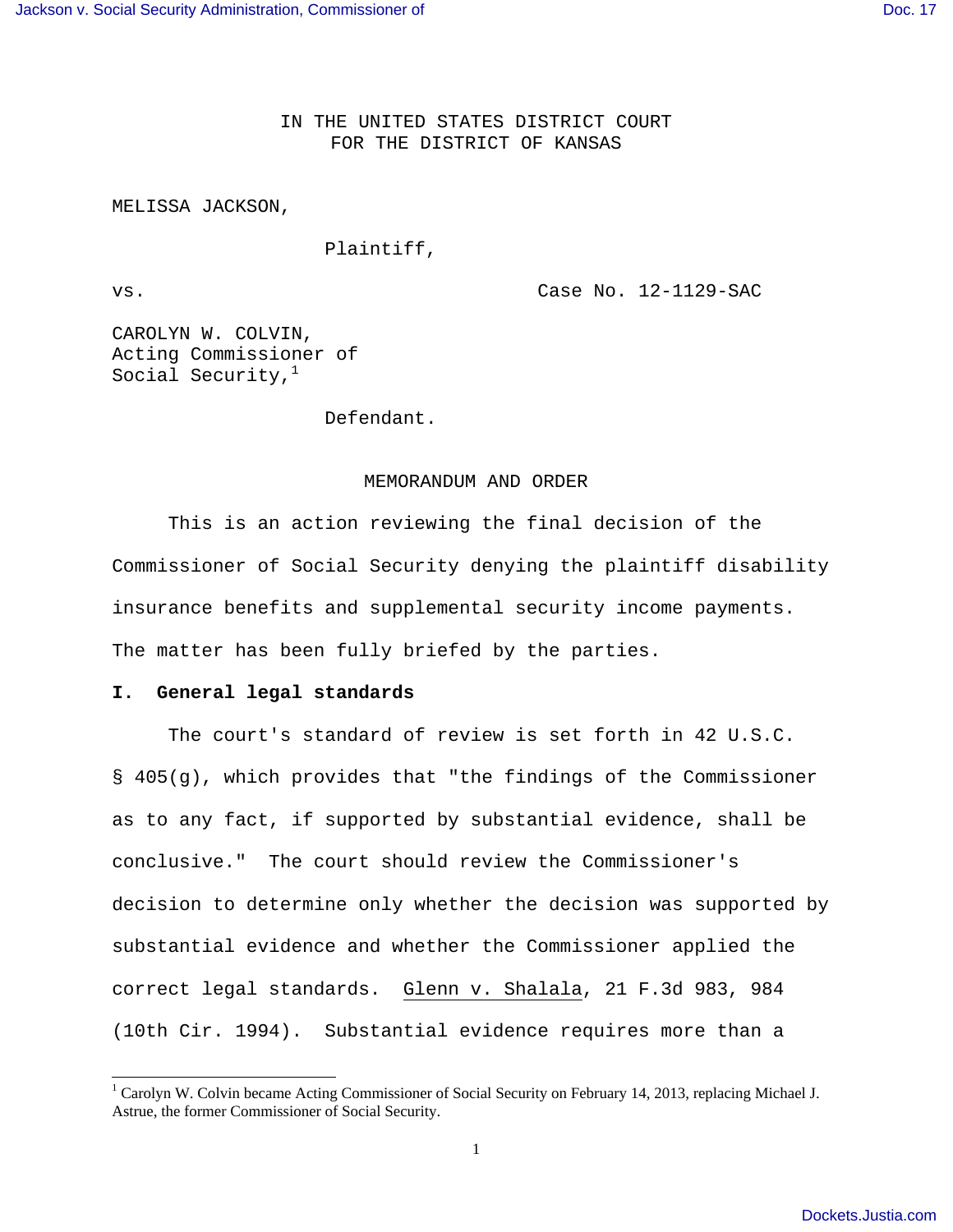scintilla, but less than a preponderance, and is satisfied by such evidence that a reasonable mind might accept to support the conclusion. The determination of whether substantial evidence supports the Commissioner's decision is not simply a quantitative exercise, for evidence is not substantial if it is overwhelmed by other evidence or if it really constitutes mere conclusion. Ray v. Bowen, 865 F.2d 222, 224 (10th Cir. 1989). Although the court is not to reweigh the evidence, the findings of the Commissioner will not be mechanically accepted. Nor will the findings be affirmed by isolating facts and labeling them substantial evidence, as the court must scrutinize the entire record in determining whether the Commissioner's conclusions are rational. Graham v. Sullivan, 794 F. Supp. 1045, 1047 (D. Kan. 1992). The court should examine the record as a whole, including whatever in the record fairly detracts from the weight of the Commissioner's decision and, on that basis, determine if the substantiality of the evidence test has been met. Glenn, 21 F.3d at 984.

 The Social Security Act provides that an individual shall be determined to be under a disability only if the claimant can establish that they have a physical or mental impairment expected to result in death or last for a continuous period of twelve months which prevents the claimant from engaging in substantial gainful activity (SGA). The claimant's physical or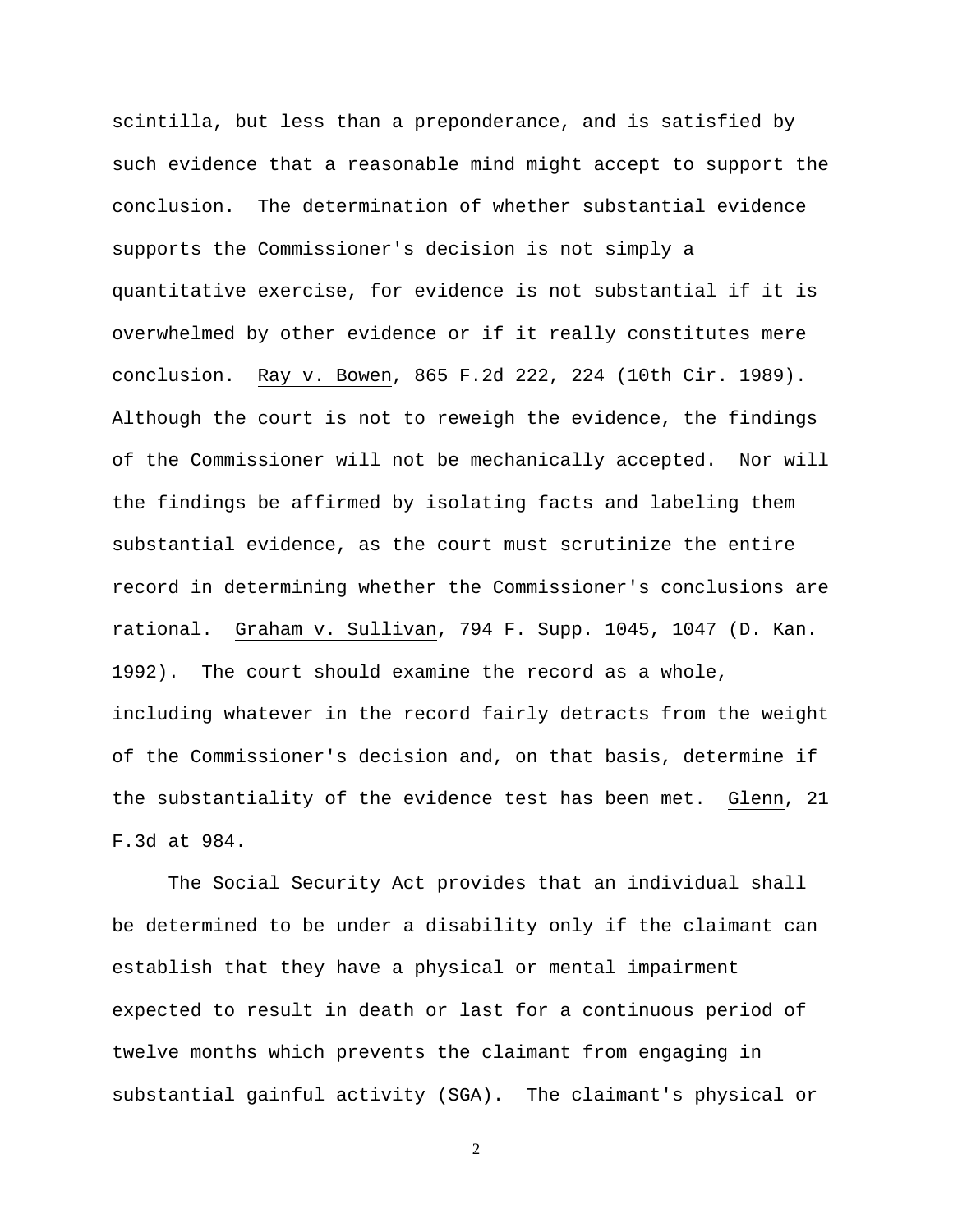mental impairment or impairments must be of such severity that they are not only unable to perform their previous work but cannot, considering their age, education, and work experience, engage in any other kind of substantial gainful work which exists in the national economy. 42 U.S.C. § 423(d).

 The Commissioner has established a five-step sequential evaluation process to determine disability. If at any step a finding of disability or non-disability can be made, the Commissioner will not review the claim further. At step one, the agency will find non-disability unless the claimant can show that he or she is not working at a "substantial gainful activity." At step two, the agency will find non-disability unless the claimant shows that he or she has a "severe impairment," which is defined as any "impairment or combination of impairments which significantly limits [the claimant's] physical or mental ability to do basic work activities." At step three, the agency determines whether the impairment which enabled the claimant to survive step two is on the list of impairments presumed severe enough to render one disabled. If the claimant's impairment does not meet or equal a listed impairment, the inquiry proceeds to step four, at which the agency assesses whether the claimant can do his or her previous work; unless the claimant shows that he or she cannot perform their previous work, they are determined not to be disabled. If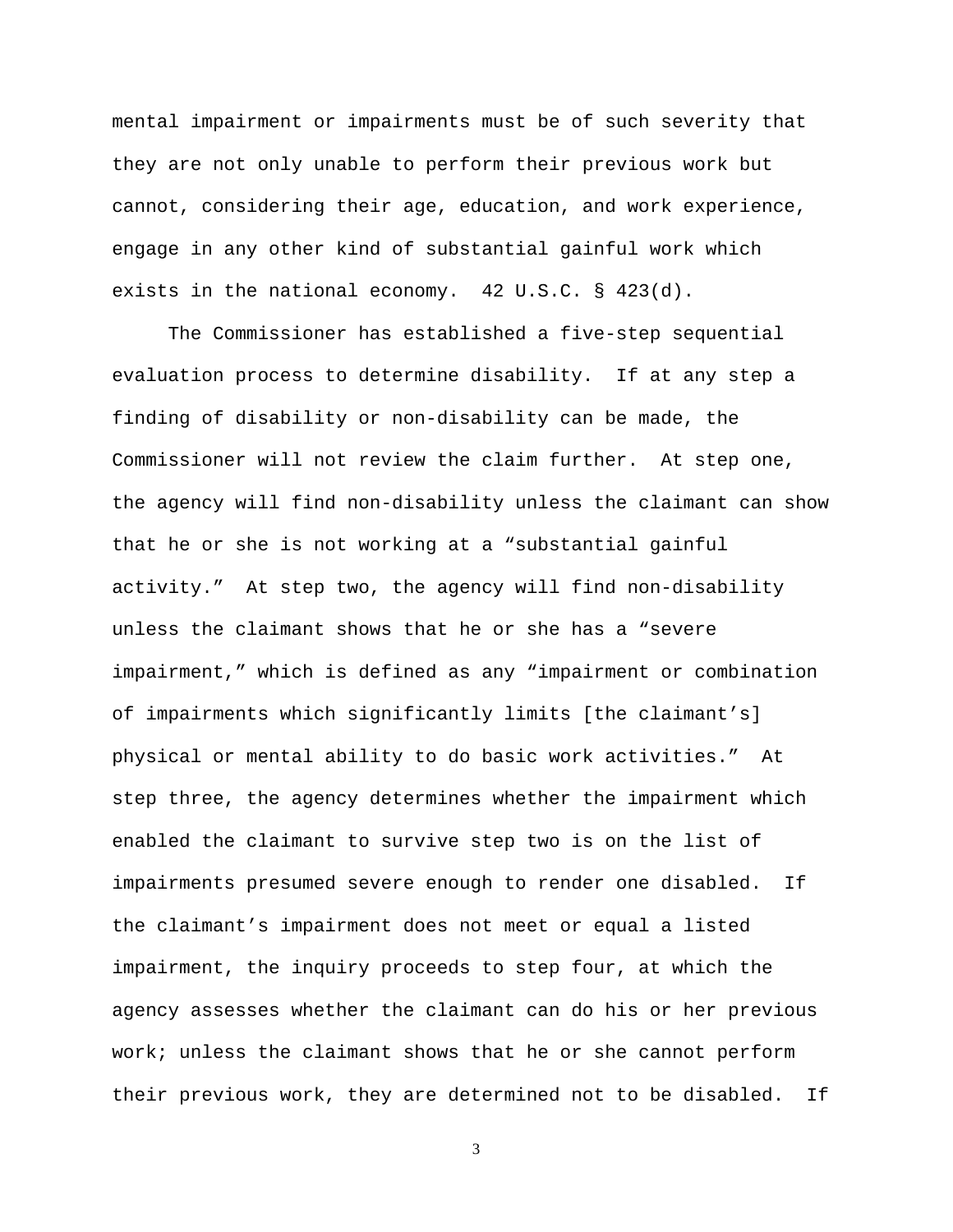the claimant survives step four, the fifth and final step requires the agency to consider vocational factors (the claimant's age, education, and past work experience) and to determine whether the claimant is capable of performing other jobs existing in significant numbers in the national economy. Barnhart v. Thomas, 124 S. Ct. 376, 379-380 (2003).

 The claimant bears the burden of proof through step four of the analysis. Nielson v. Sullivan, 992 F.2d 1118, 1120 (10<sup>th</sup> Cir. 1993). At step five, the burden shifts to the Commissioner to show that the claimant can perform other work that exists in the national economy. Nielson, 992 F.2d at 1120; Thompson v. Sullivan, 987 F.2d 1482, 1487 (10<sup>th</sup> Cir. 1993). The Commissioner meets this burden if the decision is supported by substantial evidence. Thompson, 987 F.2d at 1487.

 Before going from step three to step four, the agency will assess the claimant's residual functional capacity (RFC). This RFC assessment is used to evaluate the claim at both step four and step five. 20 C.F.R. §§ 404.1520(a)(4), 404.1520(e,f,g); 416.920(a)(4), 416.920(e,f,g).

### **II. History of case**

On June 10, 2011, administrative law judge (ALJ) James Harty issued his decision (R. at 14-24). Plaintiff alleges that she has been disabled since July 2, 2009 (R. at 14). Plaintiff is insured for disability insurance benefits through December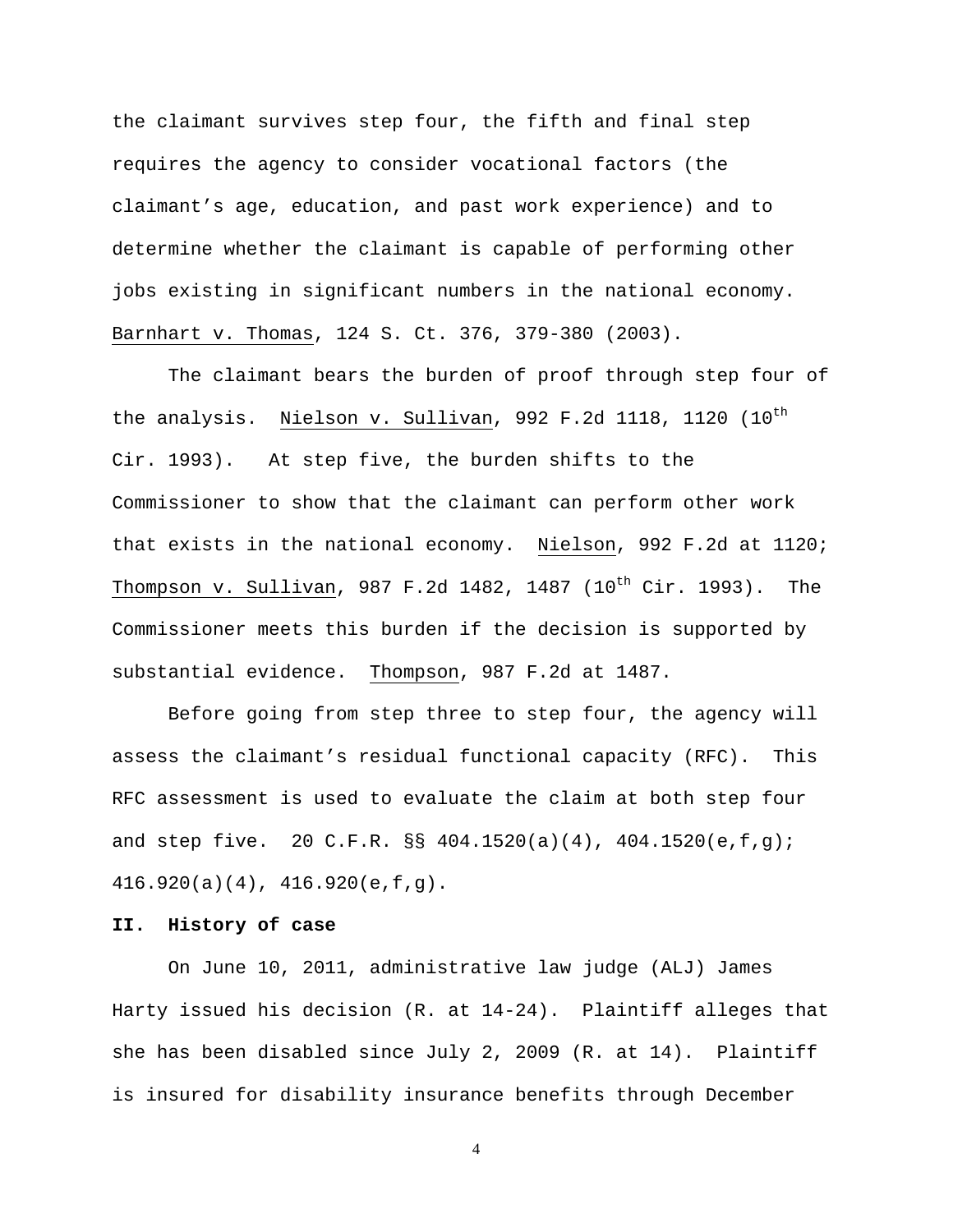31, 2013 (R. at 16). At step one, the ALJ found that plaintiff has not engaged in substantial gainful activity since plaintiff's alleged onset date (R. at 16). At step two, the ALJ found that plaintiff had the following severe impairments: post traumatic stress disorder; bipolar disorder I; personality disorder, NOS; schizophrenia; anxiety disorder; and rule out obsessive-compulsive disorder (R. at 17). At step three, the ALJ determined that plaintiff's impairments do not meet or equal a listed impairment (R. at 17). After determining plaintiff's RFC (R. at 19), the ALJ determined at step four that plaintiff is unable to perform her past relevant work (R. at 22). At step five, the ALJ determined that plaintiff could perform other jobs that exist in significant numbers in the national economy (R. at 23). Therefore, the ALJ concluded that plaintiff was not disabled (R. at 24).

**III. Did the ALJ err at step two by failing to find that plaintiff's borderline intellectual functioning is a severe impairment?** 

The burden of proof at step two is on the plaintiff. See Nielson v. Sullivan, 992 F.2d 1118, 1120 (10th Cir. 1993)(the claimant bears the burden of proof through step four of the analysis). A claimant's showing at step two that he or she has a severe impairment has been described as "de minimis." Hawkins v. Chater, 113 F.3d 1162, 1169 (10th Cir. 1997); see Williams v.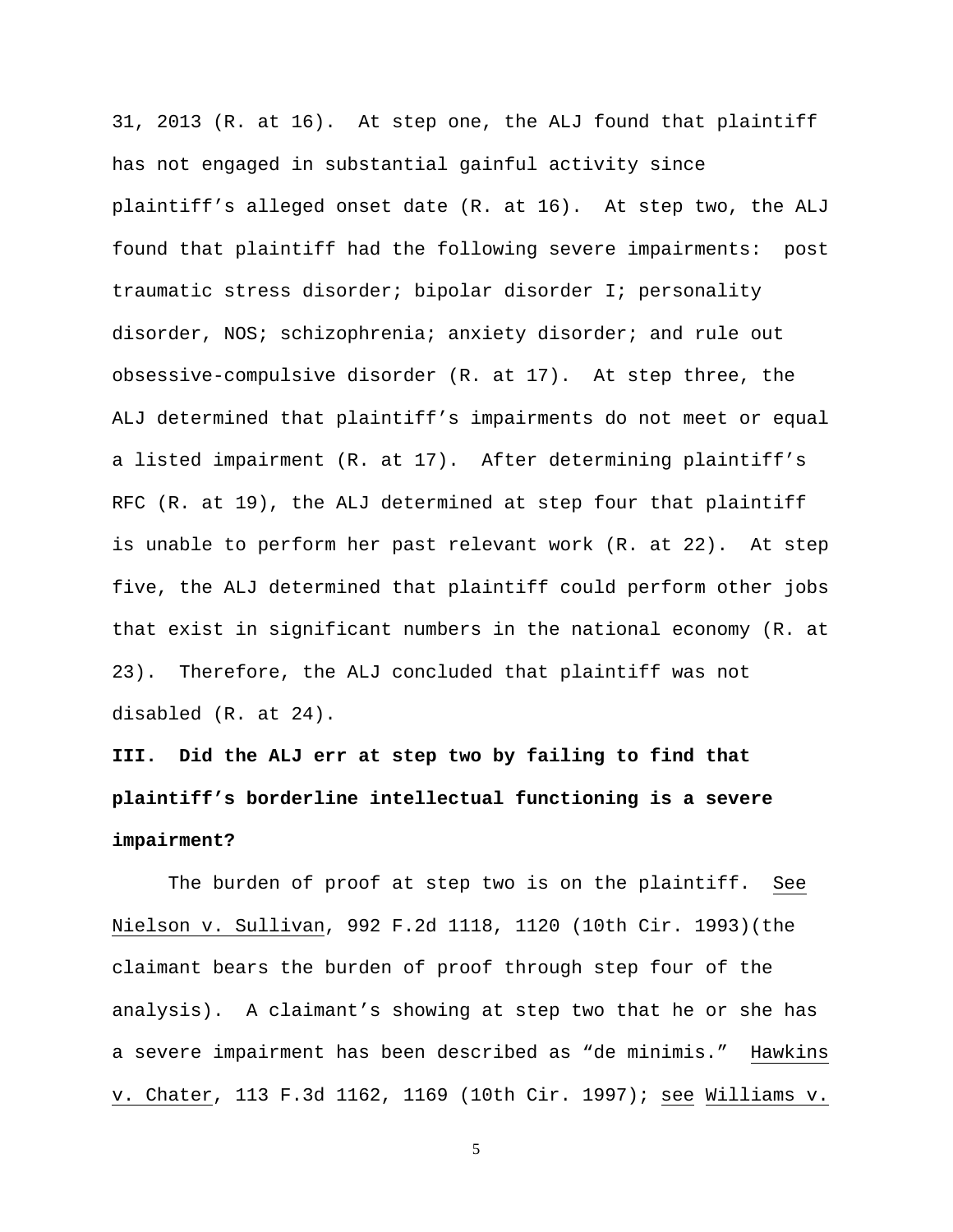Bowen, 844 F.2d 748, 751 (10th Cir. 1988)("de minimis showing of medical severity"). A claimant need only be able to show at this level that the impairment would have more than a minimal effect on his or her ability to do basic work activities. Williams, 844 F.2d at 751. However, the claimant must show more than the mere presence of a condition or ailment. If the medical severity of a claimant's impairments is so slight that the impairments could not interfere with or have a serious impact on the claimant's ability to do basic work activities, the impairments do not prevent the claimant from engaging in substantial work activity. Thus, at step two, the ALJ looks at the claimant's impairment or combination of impairments only and determines the impact the impairment would have on his or her ability to work. Hinkle v. Apfel, 132 F.3d 1349, 1352 (10th Cir. 1997). A claimant must provide medical evidence that he or she had an impairment and how severe it was during the time the claimant alleges they were disabled. 20 C.F.R. § 404.1512(c), § 416.912(c).

 In his report, Dr. Moeller stated that the WAIS-IV (Wechsler Adult Intelligence Scale-IV) test showed that plaintiff was in the borderline range of intelligence (R. at 420, 414). However, Dr. Moeller did not diagnose plaintiff with borderline intellectual functioning, as noted by the ALJ (R. at 421, 20). In addition, Dr. Moeller never indicated that this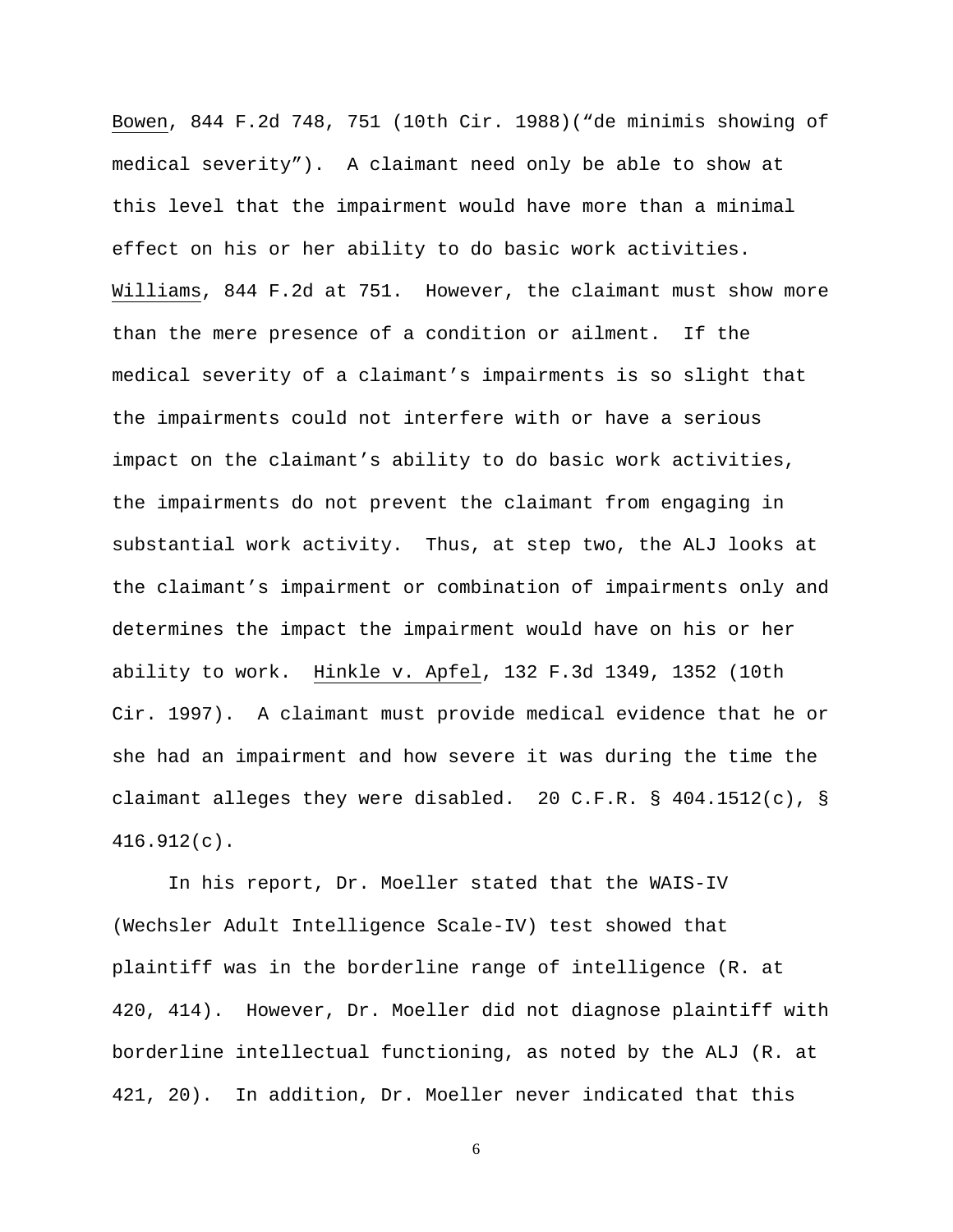impairment would have more than a minimal impact on plaintiff's ability to work. Furthermore, plaintiff does not cite to any evidence that this impairment would have more than a minimal impact on plaintiff's ability to work. For these reasons, the court finds that the ALJ did not err by failing to include this limitation as a severe impairment at step two.

 Furthermore, once the ALJ finds that the claimant has any severe impairment, he has satisfied the analysis for purposes of step two. The ALJ's failure to find that additional alleged impairments are also severe is not in itself cause for reversal. However, the ALJ, in determining plaintiff's RFC, must consider the effects of all of the claimant's medically determinable impairments, both those he deems "severe" and those "not severe." Hill v. Astrue, 289 Fed. Appx. 289, 291-292 (10th Cir. Aug. 12, 2008); Dray v. Astrue, 353 Fed. Appx. 147, 149 (10<sup>th</sup> Cir. Nov. 17, 2009).

 In making his RFC findings, the ALJ stated that he considered all symptoms and the extent to which these symptoms can reasonably be accepted as consistent with the objective medical evidence and other evidence; the ALJ also stated that he considered the opinion evidence (R. at 19). Furthermore, the ALJ indicated that in making his RFC findings, he "must consider all of the claimant's impairments, including impairments that are not severe" (R. at 16). In light of the fact that the ALJ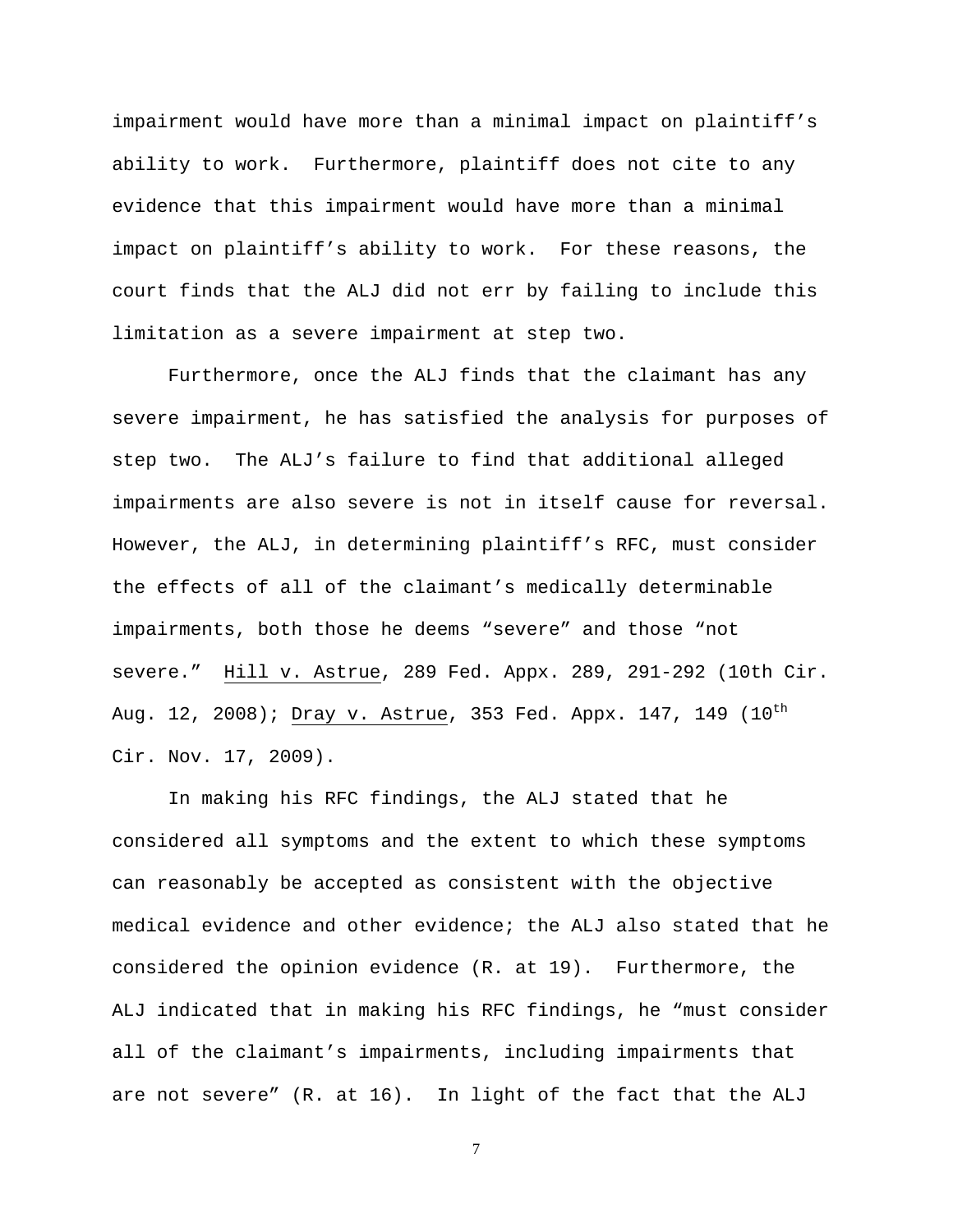found other severe impairments at step two, considered all symptoms and evidence when making RFC findings for the plaintiff, considered all of plaintiff's impairments, including non-severe impairments when making his RFC findings, and the failure of plaintiff to cite to any medical opinion evidence that plaintiff has limitations from borderline intellectual functioning that were not included in the ALJ's RFC findings, the court finds that the ALJ did not err by failing to include borderline intellectual functioning as a severe impairment at step two.

## **IV. Are the ALJ's RFC findings supported by substantial evidence?**

According to SSR 96-8p, the RFC assessment "must include a narrative discussion describing how the evidence supports each conclusion, citing specific medical facts...and nonmedical evidence." The ALJ must explain how any material inconsistencies or ambiguities in the evidence in the case record were considered and resolved. The RFC assessment must always consider and address medical source opinions. If the RFC assessment conflicts with an opinion from a medical source, the ALJ must explain why the opinion was not adopted. SSR 96-8p, 1996 WL 374184 at \*7. SSR rulings are binding on an ALJ. 20 C.F.R. § 402.35(b)(1); Sullivan v. Zebley, 493 U.S. 521, 530 n.9, 110 S. Ct. 885, 891 n.9, 107 L. Ed.2d 967 (1990); Nielson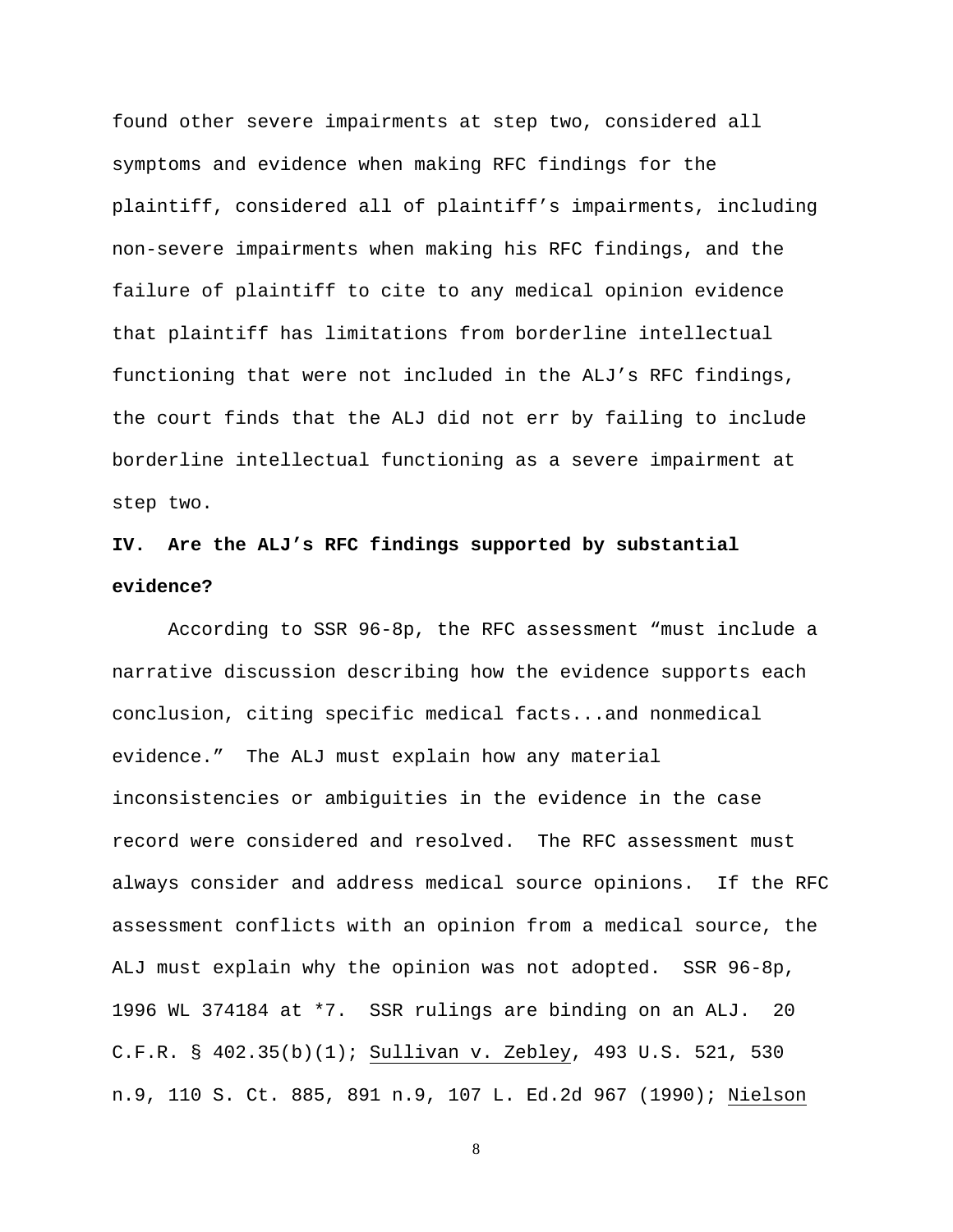v. Sullivan, 992 F.2d 1118, 1120 (10th Cir. 1993). When the ALJ fails to provide a narrative discussion describing how the evidence supports each conclusion, citing to specific medical facts and nonmedical evidence, the court will conclude that his RFC conclusions are not supported by substantial evidence. See Southard v. Barnhart, 72 Fed. Appx. 781, 784-785 (10th Cir. July 28, 2003). The ALJ's decision must be sufficiently articulated so that it is capable of meaningful review; the ALJ is charged with carefully considering all of the relevant evidence and linking his findings to specific evidence. Spicer v. Barnhart, 64 Fed. Appx. 173, 177-178 (10th Cir. May 5, 2003). It is insufficient for the ALJ to only generally discuss the evidence, but fail to relate that evidence to his conclusions. Cruse v. U.S. Dept. of Health & Human Services, 49 F.3d 614, 618 (10th Cir. 1995). When the ALJ has failed to comply with SSR 96-8p because he has not linked his RFC determination with specific evidence in the record, the court cannot adequately assess whether relevant evidence supports the ALJ's RFC determination. Such bare conclusions are beyond meaningful judicial review. Brown v. Commissioner of the Social Security Administration, 245 F. Supp.2d 1175, 1187 (D. Kan. 2003).

 The ALJ made the following RFC findings regarding the plaintiff: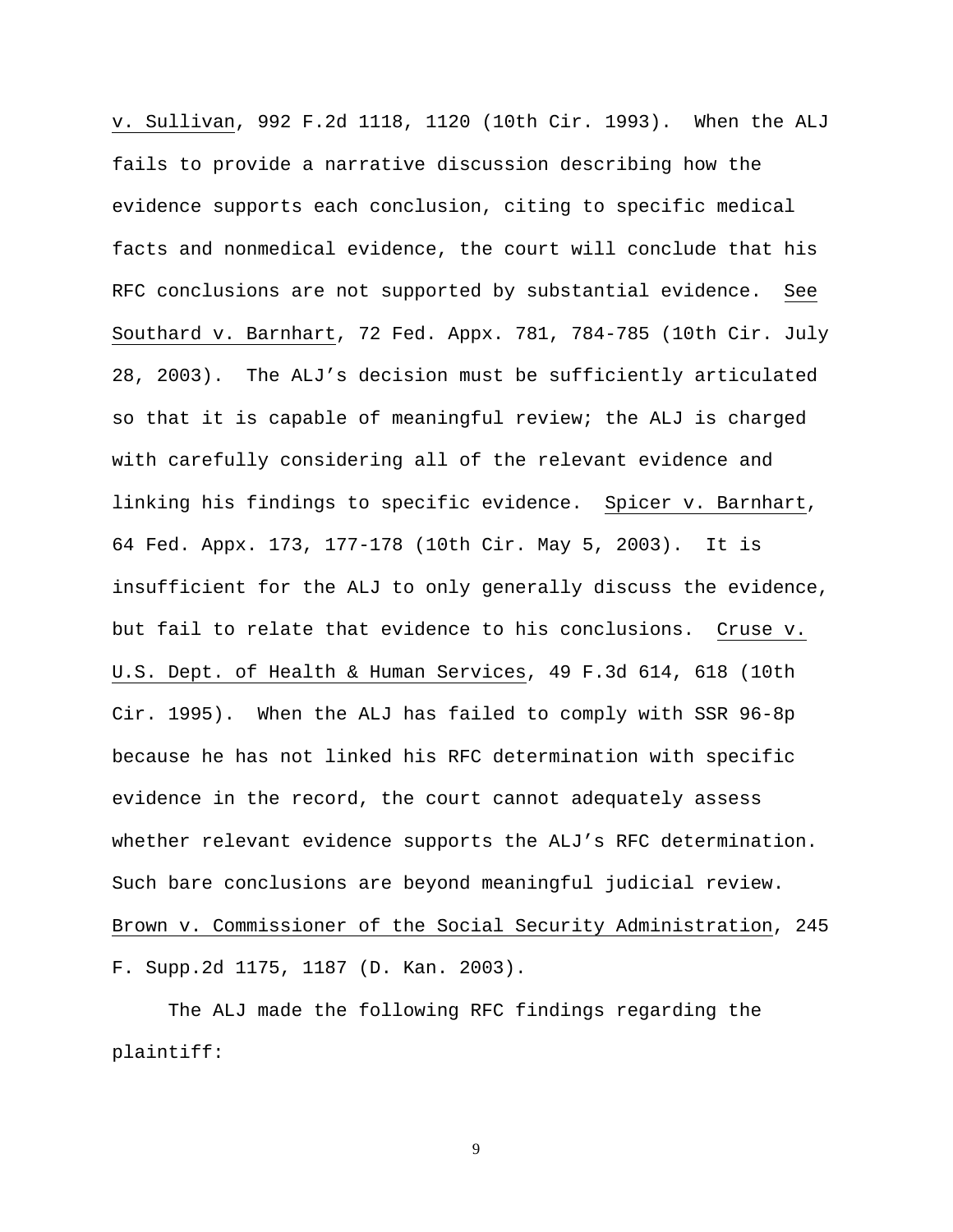…claimant has the residual functional capacity to perform a full range of work at all exertional levels but with the following nonexertional limitations: the claimant is limited to simple routine repetitive tasks not performed in a fast-paced production environment involving only simple work related decisions and in general relatively few work place changes. The claimant is limited to occasional interactions with coworkers and the general public.

(R. at 19). Plaintiff argues that the ALJ's RFC is not supported by the evidence.

 On April 5, 2011, Dr. Moeller prepared a psychological evaluation on the plaintiff (R. at 414-424). Following an interview, an IQ test, and an MMPI test, Dr. Moeller opined that plaintiff had a GAF score of 45 (R. at 421). (Dr. Moeller indicated that plaintiff's GAF score for an extended period of time would be someplace in the 40's (R. at 420). He opined that plaintiff had a moderate limitation in her ability to carry out complex instructions and interact appropriately with the public; he further opined that plaintiff had marked limitations in the following four categories:

> The ability to make judgments on complex work-related decisions.

Interact appropriately with supervisors(s).

Interact appropriately with co-workers.

Respond appropriately to usual work situations and to changes in a routine work setting.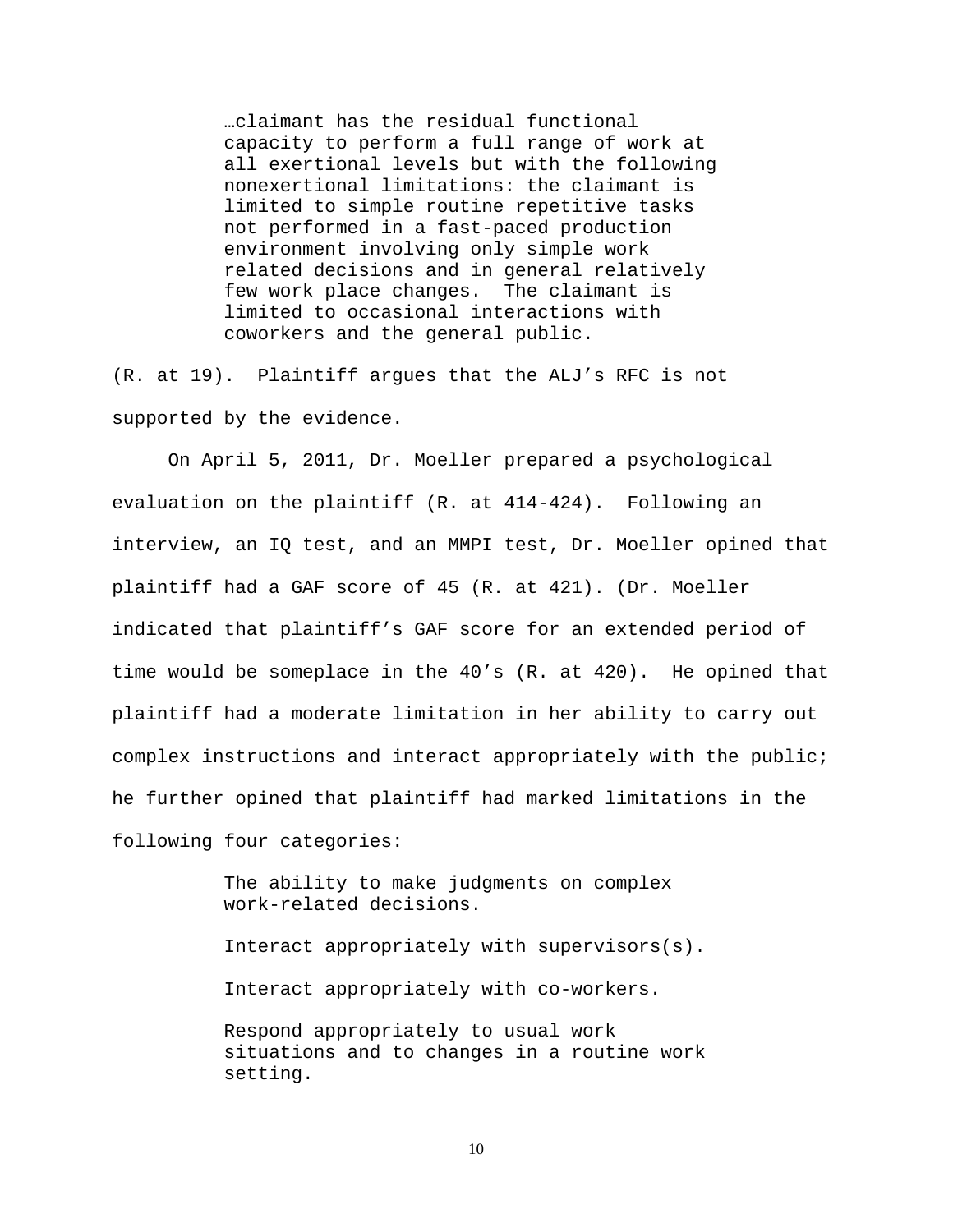#### (R. at 422-423).

The ALJ stated that the opinions of Dr. Moeller were:

…given limited weight to the extent it is consistent with the above residual functional capacity, to the consultative opinion of Dr. T.A. Moeller who reported that he did not believe the claimant was going to make quick improvement over the next year. Dr. Moeller opined that if the claimant's ability to function was viewed across any extended period of time that her GAF scores would be somewhere in the 40's...

The undersigned initially notes that Dr. Moeller's opinion is based upon a onetime examination of the claimant. The undersigned further notes that the result of the claimant's standardized testing resulted in an invalid protocol, making it impossible to provide interpretation…Dr. Moeller's conclusion that the claimant is markedly limited in the ability to get along with supervisors and coworkers appears to be based on the claimant's report of difficulty getting along with people in general and that she did get into an argument with one employer. There is little else to support that portion of Dr. Moeller's opinion. In fact, records from the claimant's group therapy indicate she was outgoing, actively participated, and was a leader of the group (Exhibit 2F, pp. 19-22).

As for Dr. Moeller's conclusion that the claimant's GAF score over an extended period would have been in the 40's, is not only without support, but it is inconsistent with GAF scores from the claimant's treating health provider. The claimant was treated at Comcare from September 2009 through September 2010. Her GAF scores ranged from 55 to 59 over this extended period (Exhibits 2F, 7F & 8F). At no time is there indication that the claimant was functioning significantly below that level.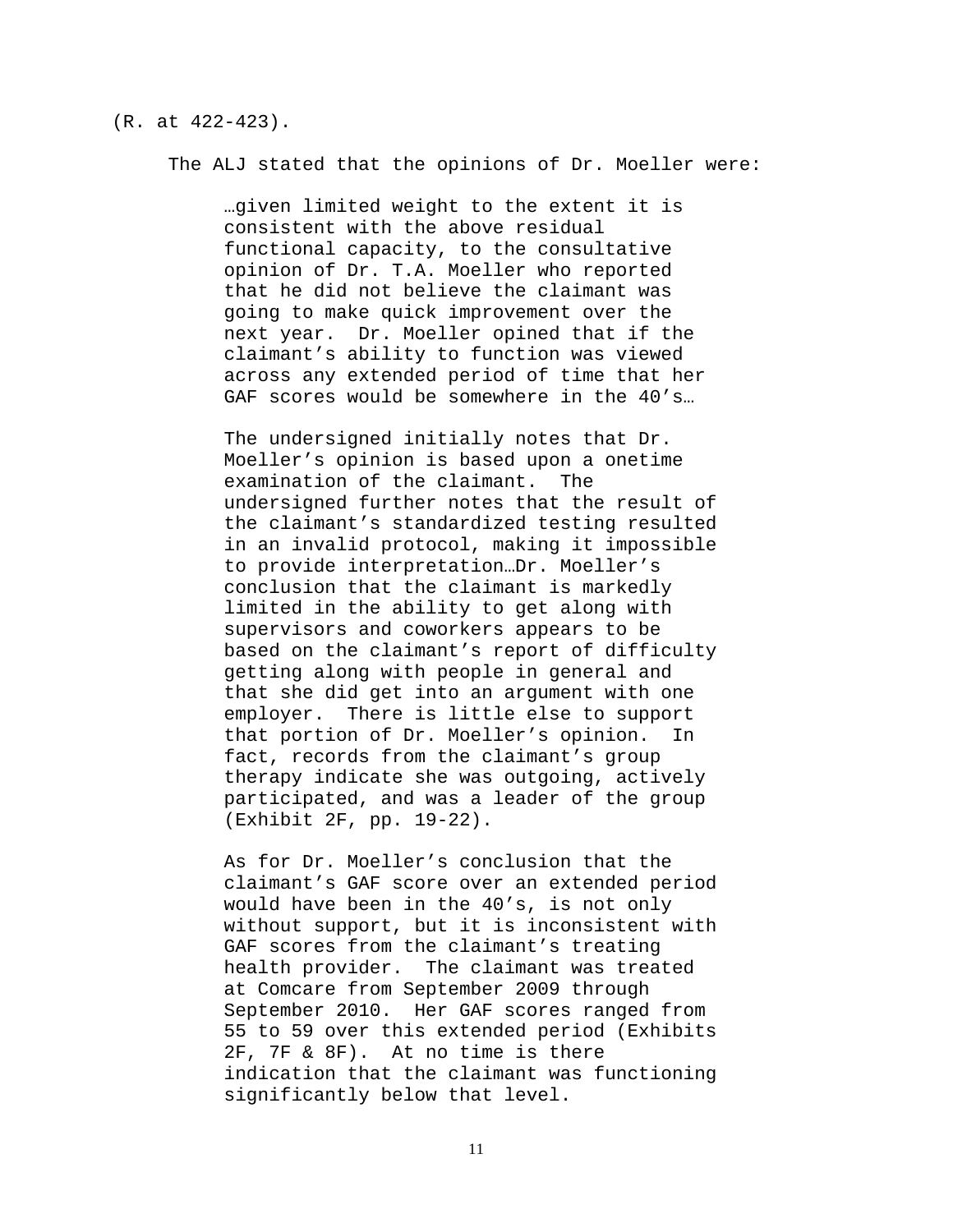(R. at 20-21).

 $\overline{a}$ 

 Plaintiff's treatment records from COMCARE show GAF scores of 55 and 59 (R. at 321, 323, 330, 343, 375, 377, 386, 391).<sup>2</sup> Thus, as indicated by the ALJ, the plaintiff's treatment records clearly show higher GAF scores than that opined by Dr. Moeller. Furthermore, as indicated by the ALJ, plaintiff's treatment notes state that she actively participated in group discussion, showed good insight in sharing with others, challenged other group members appropriately at times or shared possible boundaries to use in situations presented by others and verbalized good knowledge of boundaries, was outgoing and often kept the conversation going, offered encouragement to others, and was a leader of the group (R. at 336-339).

 The opinions of physicians, psychologists, or psychiatrists who have seen a claimant over a period of time for purposes of treatment are given more weight than the views of consulting physicians or those who only review the medical records and

 $2^2$  GAF (global assessment of functioning) scores can be found in the Diagnostic and Statistical Manual of Mental Disorders. The scores in this case represent the following:

<sup>51-60:</sup> **Moderate symptoms** (e.g., flat affect and circumstantial speech, occasional panic attacks) **OR moderate difficulty in social, occupational or school functioning** (e.g., few friends, conflicts with peers or co-workers).

<sup>41-50:</sup> **Serious symptoms** (e.g., suicidal ideation, severe obsessional rituals, frequent shoplifting), **OR any serious impairment in social, occupational, or school functioning** (e.g., no friends, unable to keep a job)...

Diagnostic and Statistical Manual of Mental Disorders (DSM-IV-TR) (4th ed., text revision, American Psychiatric Association 2000 at 34) (emphasis in original).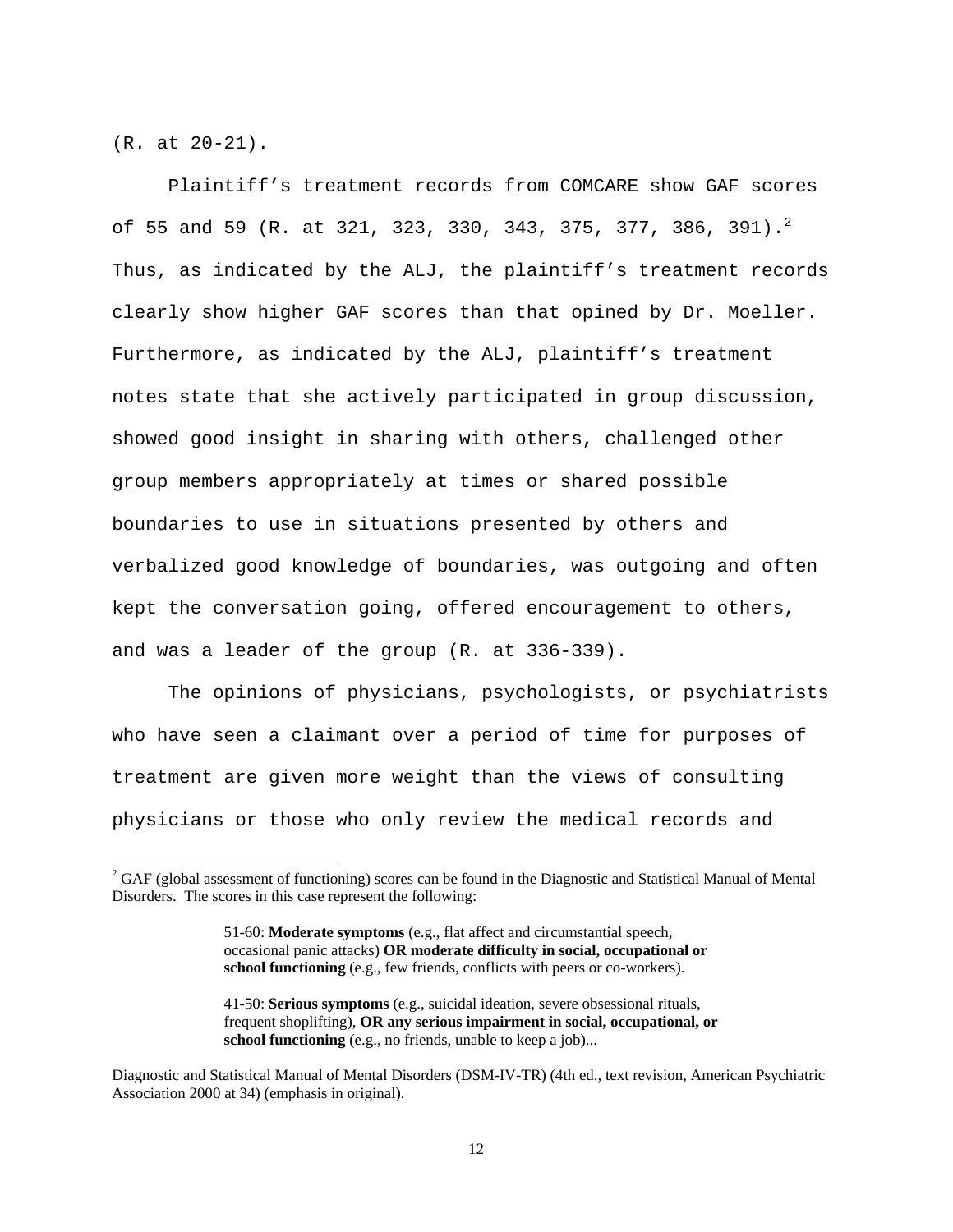never examine the claimant. The opinion of an examining physician is generally entitled to less weight than that of a treating physician, and the opinion of an agency physician who has never seen the claimant is entitled to the least weight of all. Robinson v. Barnhart, 366 F.3d 1078, 1084  $(10^{th}$  Cir. 2004).

 The ALJ gave greater weight to the treating source opinions regarding plaintiff's GAF and her ability to get along with others. The ALJ only gave limited weight to the opinions of Dr. Moeller, a one-time consulting psychologist. The ALJ clearly did not err by giving greater weight to treating source opinions, and by only giving limited weight to the opinions of the consulting psychologist when formulating plaintiff's RFC. Based on the evidence before the ALJ, the ALJ could reasonably find that plaintiff had some of the limitations set forth in the report of Dr. Moeller, but that those limitations were not as severe as indicated by Dr. Moeller.

 As noted by the ALJ, Dr. Moeller stated that the MMPI test resulted in an invalid protocol, making it impossible to provide interpretation (R. at 21, 420). Plaintiff argues that the ALJ should have recontacted Dr. Moeller for clarification (Doc. 11 at 10-11). However, under the regulations, effective March 26, 2012, it states that when the evidence is insufficient or inconsistent, the ALJ may take a number of options, one of which is that the ALJ "may" recontact the treating source. 20 C.F.R.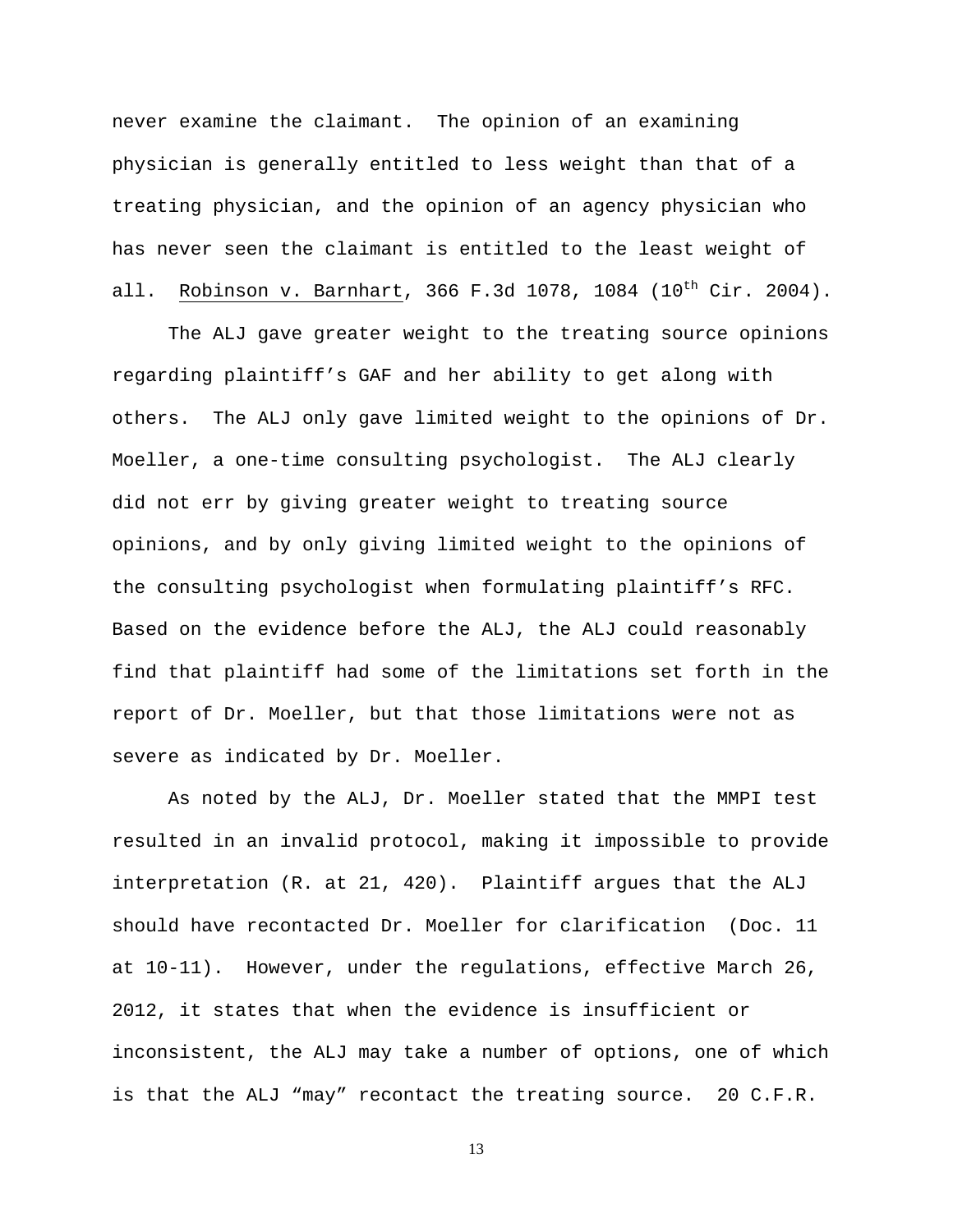404.1520b(c); 77 FR 10651. The court does not find that the report from Dr. Moeller is insufficient or inconsistent regarding the invalidity of the MMPI test. Therefore, the ALJ did not err by failing to recontact Dr. Moeller.

 Plaintiff also argues that the ALJ failed to consider plaintiff's non-severe impairments, including obesity and alcohol dependence when making his RFC findings (Doc. 11 at 8). However, as noted above, the ALJ indicated that he considered all of plaintiff's impairments, including those that are not severe, and considered all symptoms and evidence when making his RFC findings. Furthermore, plaintiff failed to cite to any medical evidence that these non-severe impairments resulted in limitations not contained in the ALJ's RFC findings. The court finds no error by the ALJ in regards to this issue.

# **V. Did the ALJ err by failing to provide proper credibility analysis?**

Credibility determinations are peculiarly the province of the finder of fact, and a court will not upset such determinations when supported by substantial evidence. However, findings as to credibility should be closely and affirmatively linked to substantial evidence and not just a conclusion in the guise of findings. Kepler v. Chater, 68 F.3d 387, 391 (10th Cir. 1995). Furthermore, the ALJ cannot ignore evidence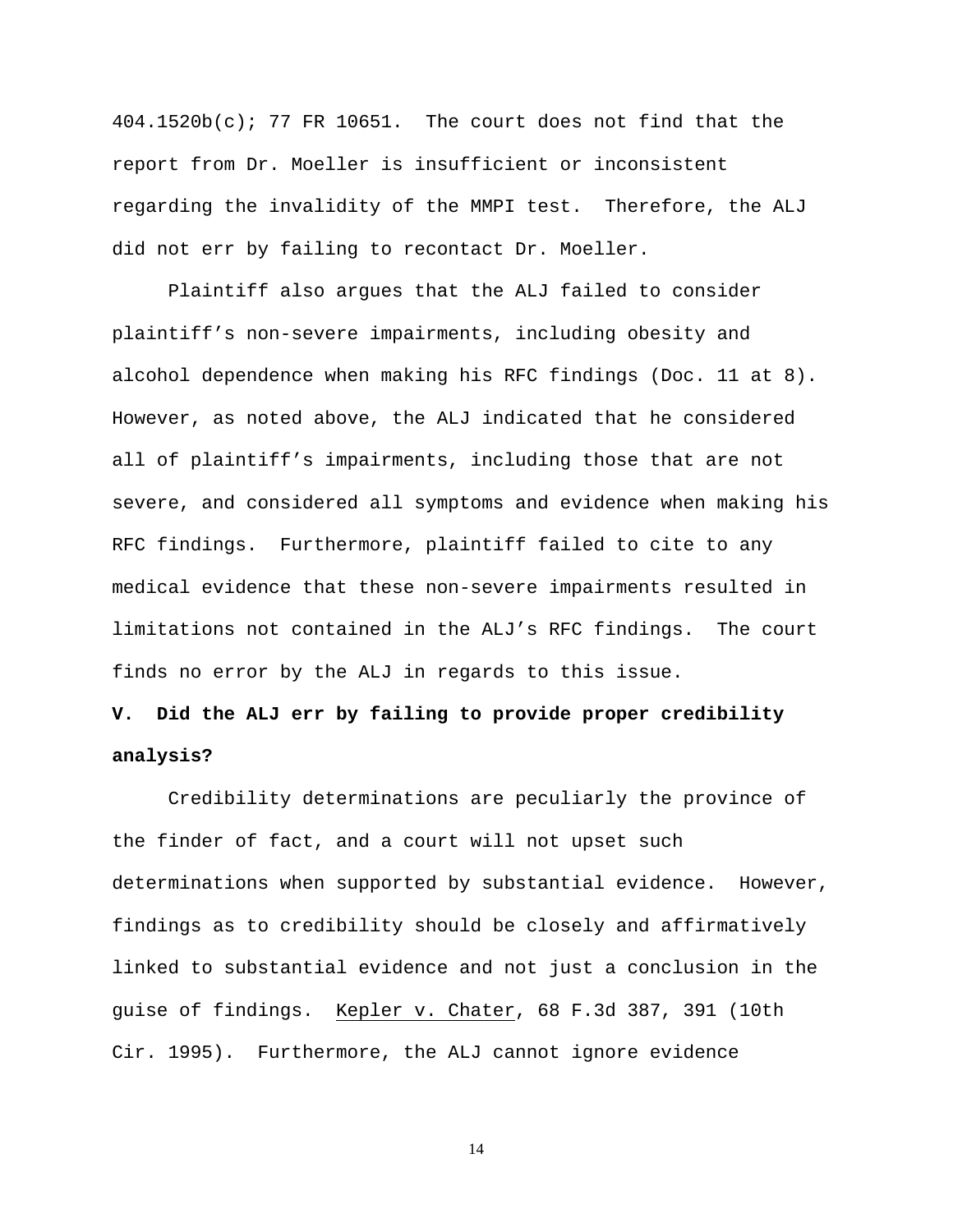favorable to the plaintiff. Owen v. Chater, 913 F. Supp. 1413, 1420 (D. Kan. 1995).

 When analyzing evidence of pain, the court does not require a formalistic factor-by-factor recitation of the evidence. So long as the ALJ sets forth the specific evidence he relies on in evaluating the claimant's credibility, the ALJ will be deemed to have satisfied the requirements set forth in Kepler. White v. Barnhart, 287 F.3d 903, 909 (10th Cir. 2002); Qualls v. Apfel, 206 F.3d 1368, 1372 (10th Cir. 2000). Furthermore, the ALJ need not discuss every relevant factor in evaluating pain testimony. Bates v. Barnhart, 222 F. Supp.2d 1252, 1260 (D. Kan. 2002). An ALJ must therefore explain and support with substantial evidence which part(s) of claimant's testimony he did not believe and why. McGoffin v. Barnhart, 288 F.3d 1248, 1254 (10th Cir. 2002). It is error for the ALJ to use standard boilerplate language which fails to set forth the specific evidence the ALJ considered in determining that a claimant's complaints were not credible. Hardman v. Barnhart, 362 F.3d 676, 679 (10th Cir. 2004). On the other hand, an ALJ's credibility determination which does not rest on mere boilerplate language, but which is linked to specific findings of fact fairly derived from the record, will be affirmed by the court. White, 287 F.3d at 909- 910.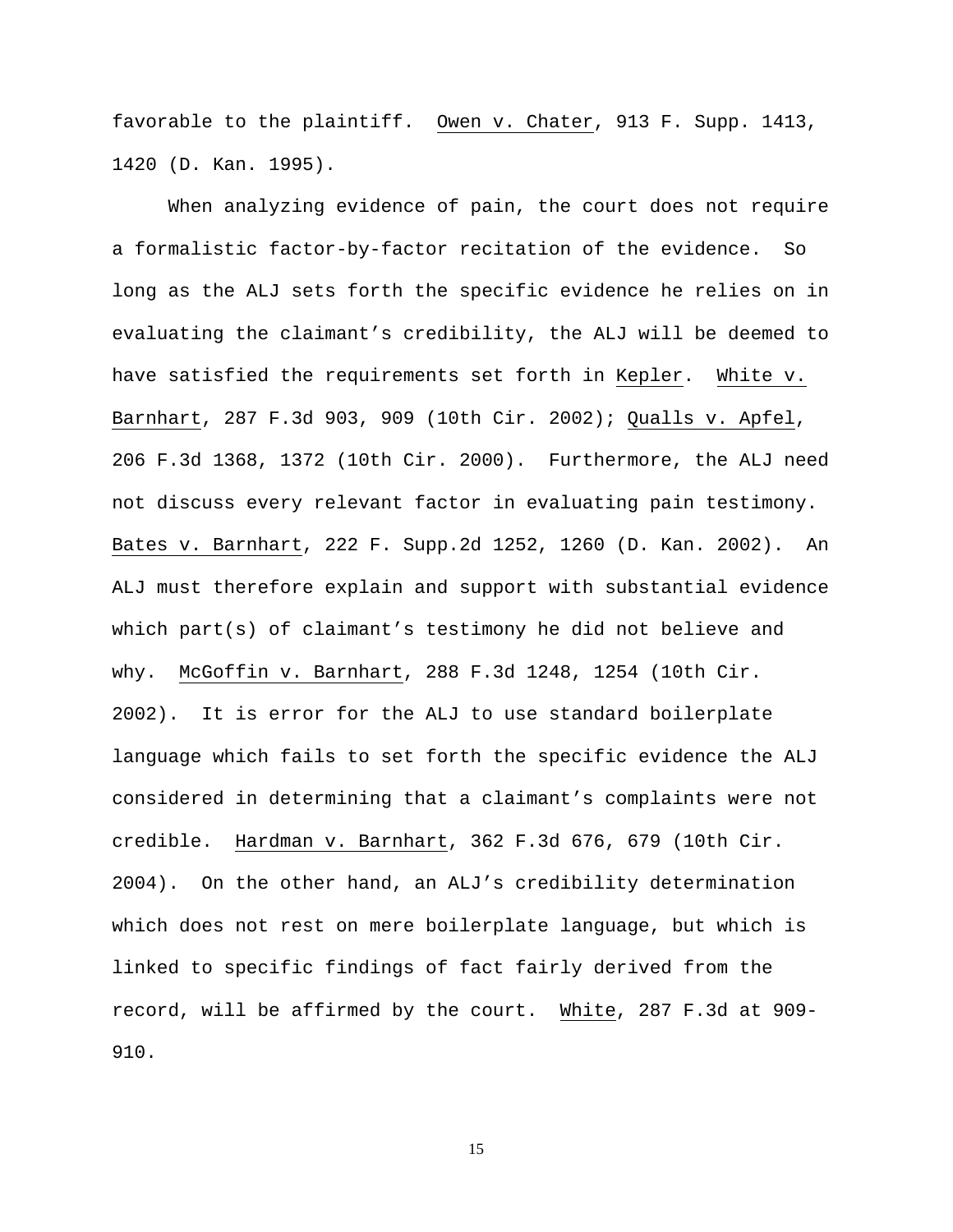The court will not reweigh the evidence or substitute its judgment for that of the Commissioner. Hackett v. Barnhart, 395 F.3d 1168, 1173 (10th Cir. 2005); White v. Barnhart, 287 F.3d 903, 905, 908, 909 (10th Cir. 2002). Although the court will not reweigh the evidence, the conclusions reached by the ALJ must be reasonable and consistent with the evidence. See Glenn v. Shalala, 21 F.3d 983, 988 (10th Cir. 1994)(the court must affirm if, considering the evidence as a whole, there is sufficient evidence which a reasonable mind might accept as adequate to support a conclusion). The court can only review the sufficiency of the evidence. Although the evidence may support a contrary finding, the court cannot displace the agency's choice between two fairly conflicting views, even though the court may have justifiably made a different choice had the matter been before it de novo. Oldham v. Astrue, 509 F.3d 1254, 1257-1258 (10th Cir. 2007).

 The ALJ found plaintiff's testimony was not supported by her treatment records (R. at 21-22). The court will not reweigh the evidence. The court finds that the ALJ's conclusions are reasonable and consistent with the evidence, including plaintiff's treatment records. The court finds no error in the ALJ's credibility analysis.